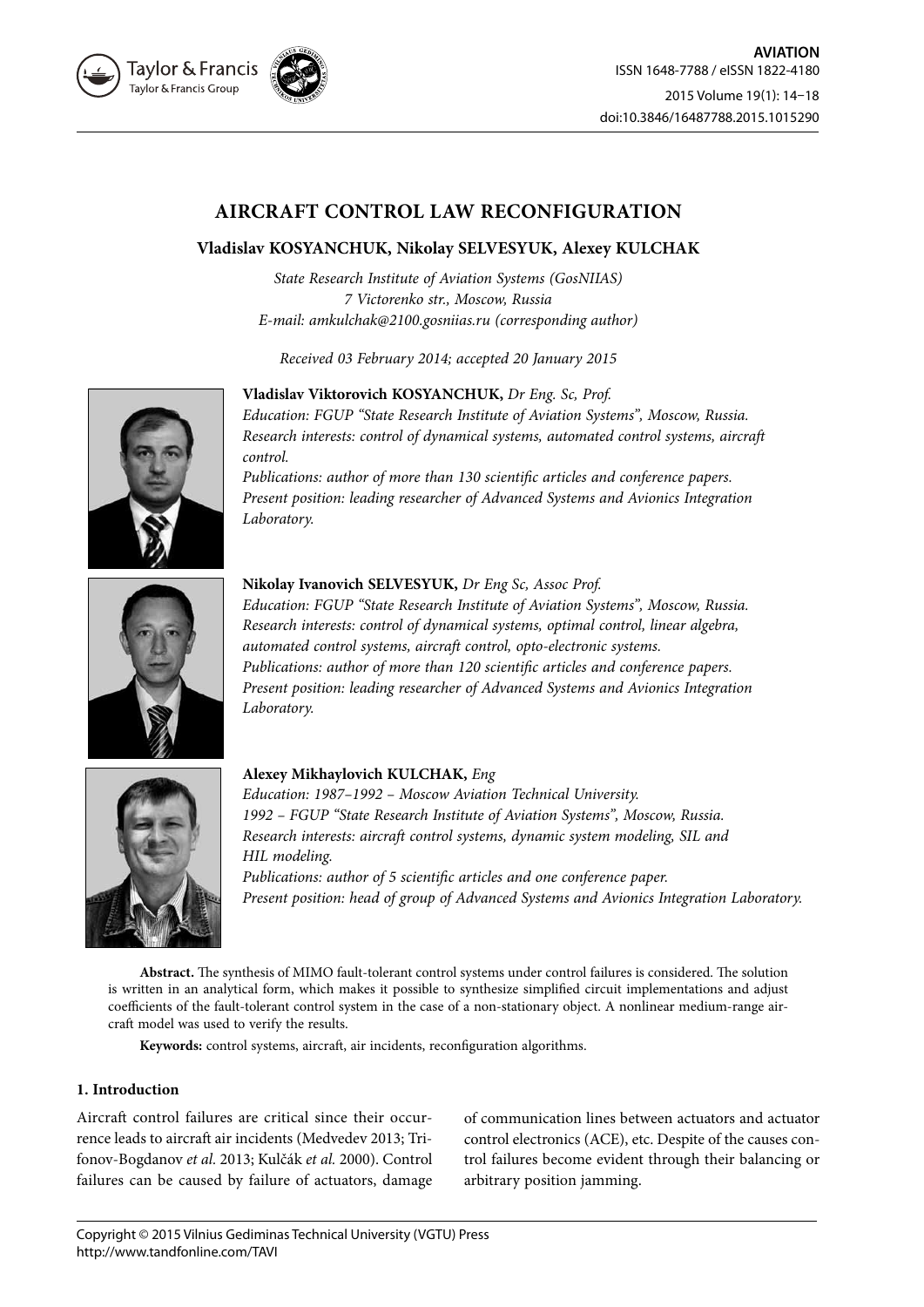To maintain stability and controllability during such failures redundant actuators, ACE's and communication channels are used. However, multiple redundancies are not feasible for all types of aircraft. In addition, there are off-design situations, such as a fire in the area of control surface, in which redundancy is not effective.

This paper considers aircraft stability and controllability by preserving the reconfiguration control algorithm in the event of control failure. The reconfiguration in this case refers to the redistribution of control action from the damaged surface onto the remaining operable control surfaces in order to maintain similar flight parameters before and after failure. The functional redundancy of the controls forms the basis of the reconfiguration. Aircraft stability and controllability preservation is achieved by the additional off-design deviation of the operable control surfaces (Hajiyev, Caliskan 2004; Dolega 2005; Dołega, Rzucidło 2007).

The algorithm is based on an analytical procedure for the synthesis of multivariable system control laws developed by authors of (Glasov, Kosjanchuk 2010; Kosjanchuk, Zybin 2002; Kosjanchuk *et al*. 2001; Kosjanchuk, Bukov 2001; Kosjanchuk 2002; Misrikhanov *et al.* 2005). The essence of the algorithm is an analytical solution of a matrix equation (Bukov *et al*. 2002) connecting flight parameters, effectiveness of controls before and after the failure, and the special coefficients for control action redistribution to the operable control surfaces. The derived semi-analytical solution forms the aircraft control law with the reconfiguration.

The analytical solution allows considering all inner relations and tuning control law gains in the case of a non-stationary control object.

Finally, the paper presents the results of a simulation which confirms the efficiency and effectiveness of the proposed algorithms. The aim of this study is to apply the algorithm for two simultaneous failures and obtain the testing results of a non-linear model of a medium-range aircraft.

#### **2. Problem statement and method of solution**

### **2.1. Failure model**

Let us extend the results to several simultaneous failures. The motion of a serviceable aircraft is described by a deterministic continuous system linearly depending on control:

$$
\dot{x} = f(x, a, t) + B(x, a, t)u,
$$
\n(1)

where  $x \in R^n, u \in R^m, f(x, a, t)$  is a vector function of vector arguments *x* and *a* and scalar *t*, and  $B(x, a, t)$  is the matrix of size  $n \times m$ .

Without loss of generality, a linear non-stationary model can be formulated as

$$
\dot{x} = A(x,a,t)x + B(x,a,t)u , \qquad (2)
$$

where  $A(x, a, t)$  and  $B(x, a, t)$  are object and control matrices of sizes  $n \times n$  and  $n \times m$ , respectively. The dependences of elements of these matrices on aircraft parameters are assumed to be known. The transition from model (1) to (2) was performed in order to facilitate the comparison of our results with those of other researchers. In what follows, we prove that the results obtained are applicable to the model (1). In addition, without the loss of generality, we assume that, in the time intervals required for transient processes, matrices  $A(x, a, t)$  and  $B(x, a, t)$ can be replaced by constant matrices, and the results obtained can be extended to non-stationary objects.

The model of a serviceable object is expressed in the following form:

$$
\dot{x} = Ax + Bu \tag{3}
$$

The object model after failure is expressed similarly as

$$
\dot{x} = Ax_f + B_f u_f, \qquad (4)
$$

where matrix  $B_f$  takes into account actuator failure and  $u_f$  is the control ensuring solution of the problem of failure compensation (reconfiguration).

If the scope of control system failures by actuator failures as the most critical elements was limited, then:

$$
B_f = B \cdot F \tag{5}
$$

where matrix *F* represents actuator failures. Matrix *F* can be expressed as a diagonal matrix with "one" on the main diagonal and "zero" on the failure surface place.

$$
F = diag\left(1 \quad \dots \quad \underset{i-\text{cell}}{\underbrace{0}} \quad \underset{j-\text{cell}}{\underbrace{0}} \quad 1 \quad \dots \quad 1\right). \tag{6}
$$

*F* represents identity matrices in case of all actuator validity.

 $u_f$  is obtained as the sum of control signal  $u$ formed by a conventional control system and compensation signal  $u_k$ ,

$$
u_f = u + u_k. \tag{7}
$$

We will require a linear dependence of the compensation control  $u_k$  on  $u$ .

$$
u_k = Ru. \t\t(8)
$$

With regard to  $(8)$ , control in  $(7)$  is formulated as:

$$
u_f = u + Ru = (I + R)u \tag{9}
$$

Then, the model after failure (4) with regard to (9) takes the following form:

$$
\dot{x}_f = Ax_f + B_f(I+R)u. \tag{10}
$$

#### **2.2. Reconfiguration model**

Assuming that failure compensation begins at the moment when the failure is detected, which means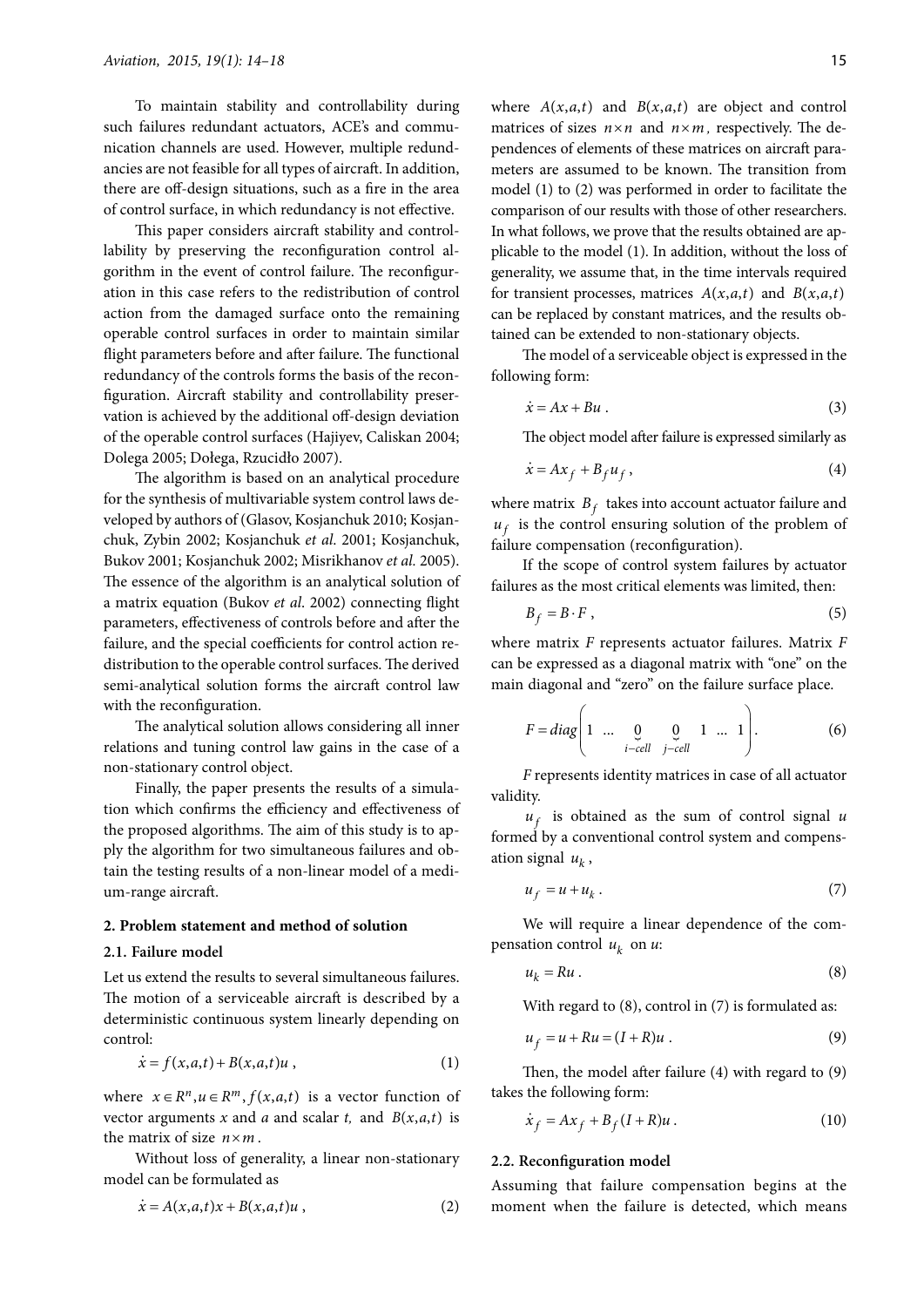coincidence of initial conditions  $x(t_0) = x_f(t_0)$ , the invariability of the state vector  $x = x_f$  takes place if the following equation holds:

$$
B_f(I+R)u = Bu.
$$
 (11)

Let us represent (11) as:

$$
(B_f (I + R) - B)u = 0.
$$
 (12)

Clearly, in order for (12) to hold for all control actions, it is necessary that the expression in parenthesis is identically equal to zero:

$$
B_f(I+R)-B=0.
$$
\n(13)

Let us reformulate (13) as a linear matrix equation

$$
B_f R = B - B_f \tag{14}
$$

As a result, the reconfiguration problem is reduced to solving the matrix equation (14) in an unknown matrix *R.* The solution to this equation is found applying the analytical method for solving algebraic equations based on equivalent transformations (Bukov *et al*. 2002). Matrix *R* is calculated according to the formula:

$$
R = \tilde{B}_f (B - B_f) + \overline{B}_f^R \mu, \qquad (15)
$$

under the condition that is the solvability condition.

$$
\overline{B}_f{}^L B = 0 \tag{16}
$$

holds, where  $\mu$  is an arbitrary matrix of an appropriate size;  $\overline{B}_f{}^L$  and  $\overline{B}_f{}^R$  are full-rank left and right zero divisor matrices satisfying the following equations:

$$
\overline{B}_f{}^L B_f = 0, \dots \overline{B}_f{}^R, \quad B_f = 0 \tag{17}
$$

and  $B_f$  is a generalized inverse matrix satisfying the regularity conditions

$$
\tilde{B}_f B_f \tilde{B}_f = \tilde{B}_f , \qquad B_f \tilde{B}_f B_f = B_f .
$$

Note that the solvability condition (16) follows from the equation below:

 $\overline{B}_f^L(B-B_f)=0$ 

with regard to (17).

Considering matrix:

$$
K_p = I + R, \t\t(18)
$$

it by virtue of (2.15) takes the form of:

$$
K_p = I + \tilde{B}_f (B - B_f) + \overline{B}_f^R \mu. \tag{19}
$$

Matrix (19) is referred to as the reconfiguration matrix. Due to this matrix the controls are redistributed over serviceable control surfaces; i.e., matrix  $K_p$  relates input vector  $u$  to vector  $u_f$  of the signals that are directly sent to the actuators of the control surfaces in accordance with expression:

$$
u_f = K_p u \,. \tag{20}
$$

The calculation of the reconfiguration matrix by (19) ensures compensation of the failure consequences. The analytical representation (19) obtained with the use of only equivalent transformations of matrix  $B_f$ can be extended to models of form (1), where, for the coefficients of matrix functions, one may use symbolic variables, which may be written in different forms and consider the dependence of the coefficients from time *t*, states *x* and system parameters *a*:

$$
K_p(x,a,t) = I + \overline{B_f(x,a,t)} \Big( B(x,a,t) - B_f(x,a,t) \Big) +
$$
  
\n
$$
\overline{B_f(x,a,t)}^R \mu.
$$
\n(21)

Note that the vector function  $f(x, a, t)$  does not take part in the calculations. The solution above allows us synthesising simplified schemes of implementation of the proposed algorithm and represent reconfiguration as a classical structural scheme.

#### **3. Comparative analysis of the results obtained**

### **3.1. Non-linear model of medium-range aircraft linearization**

For the reconfiguration algorithm synthesis a medium-range aircraft model was designed. The aircraft is designed as a swept low wing monoplane scheme. The wing is mechanized by single-slotted slats and flaps. The tail unit has a vertical and a horizontal stabilizer. The aerodynamic controls for pitch are controlled stabilizer and two separate elevators, for the roll – ailerons and spoilers on the wing, and a rudder for the yaw.

The linearized system of differential equations (1) obtained from the full system of nonlinear differential equations of motion of the aircraft considered as a solid body was used to study the reconfiguration algorithms. Using the technique of separation of motion on the perturbed and unperturbed, a matrix representation of longitudinal and lateral movement of the aircraft was obtained:

$$
\begin{bmatrix}\n\Delta \dot{V} \\
\Delta \dot{\alpha} \\
\Delta \dot{\theta} \\
\Delta \dot{\omega}_{z} \\
\Delta \dot{\beta} \\
\Delta \dot{\omega}_{x} \\
\Delta \dot{\omega}_{y} \\
\Delta \dot{\gamma}\n\end{bmatrix} = \begin{bmatrix}\na_{11} & \cdots & a_{18} \\
a_{11} & \cdots & a_{18} \\
\vdots & \ddots & \vdots \\
a_{81} & \cdots & a_{88}\n\end{bmatrix} \times \begin{bmatrix}\n\Delta V \\
\Delta \theta \\
\Delta \phi_{z} \\
\Delta \phi_{z} \\
\Delta \phi_{x} \\
\Delta \omega_{y} \\
\Delta \phi_{y}\n\end{bmatrix} + \begin{bmatrix}\nb_{11} & \cdots & b_{18} \\
\vdots & \ddots & \vdots \\
b_{81} & \cdots & b_{88}\n\end{bmatrix} \times \begin{bmatrix}\n\delta_{elvL} \\
\delta_{elvR} \\
\delta_{vH} \\
\delta_{ailR} \\
\delta_{inlR} \\
\delta_{inlR}\n\end{bmatrix},
$$
\n(22)

where  $\omega_x, \omega_y, \omega_z$  are the body roll, yaw and pitch rates;  $\alpha$ , θ, γ, β – the angle of attack, flight path angle, roll and drag angle;  $V$  – air speed;  $\delta_{elvL}$ ,  $\delta_{elvR}$  – left and right elevator angle;  $\delta_{ailL}$ ,  $\delta_{ailR}$  – left and right aileron angle;  $\delta_{\text{int}L}$ ,  $\delta_{\text{int}R}$  – left and right interceptor angle;  $\varphi$  – stabilizer angle,  $\delta_{\text{rad}}$  – rudder angle.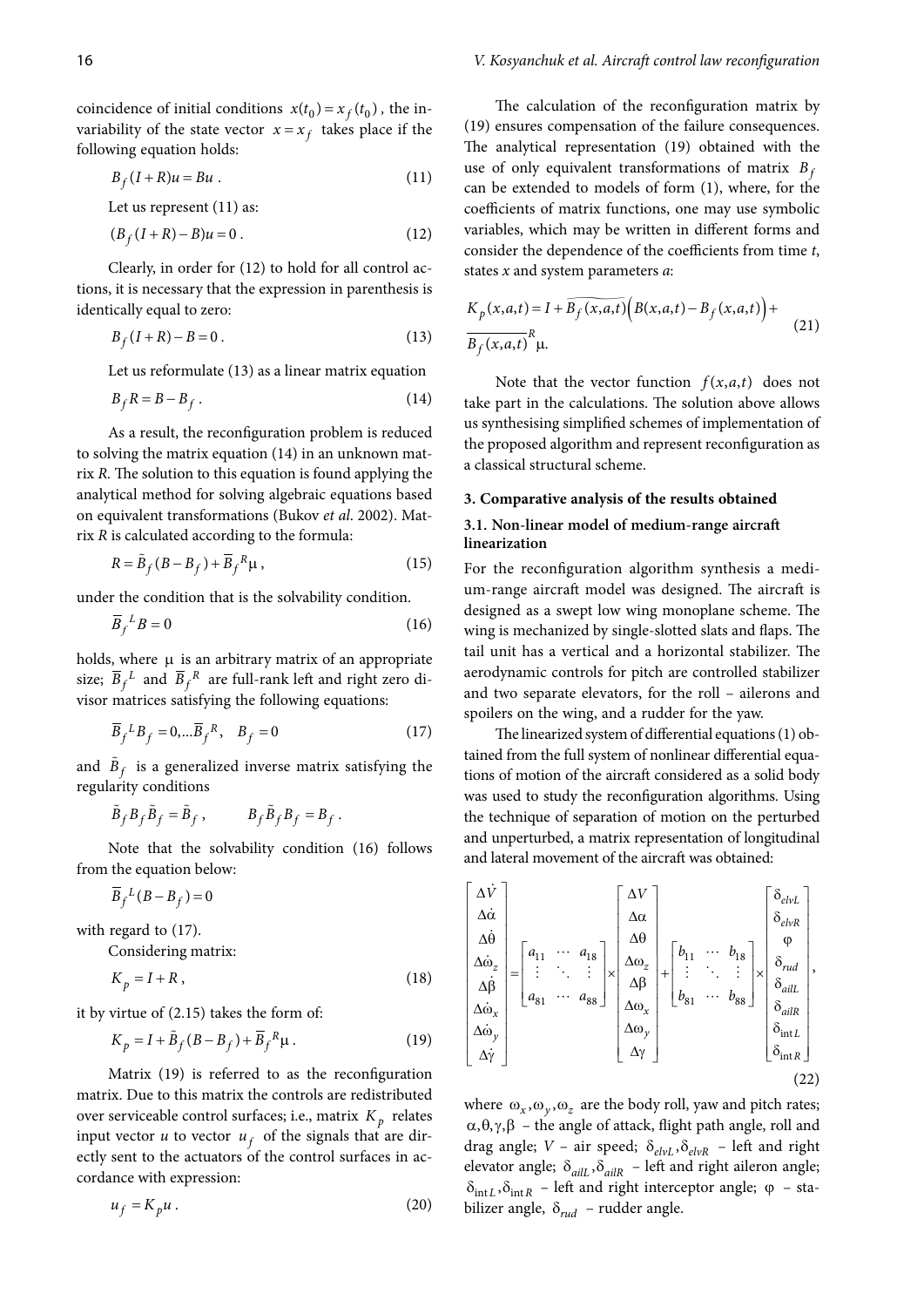Using the aircraft aerodynamic characteristics bank and Taylor linearization method from (Lebedev, Chernobrovkin 1973), all coefficients and their derivatives were calculated for the initial conditions of a uniform rectilinear flight at altitude  $H = 3000$  meters, with airspeed  $V = 135$  m/sec.

Linear matrix (22) coefficients are taken as next values for these conditions:

|       |         |           |        |          |         |                         | $-0.0172$ $-10.96$ $-9.81$ 0.0  | 0.0                                                 | 0.0       | 0.0                | $0.0\,$ |          |
|-------|---------|-----------|--------|----------|---------|-------------------------|---------------------------------|-----------------------------------------------------|-----------|--------------------|---------|----------|
|       | $A =$   |           |        |          |         | $-0.0015$ $-1.529$ 0.0  | 1.0                             | 0.0                                                 | 0.0       | 0.0                | 0.0     |          |
|       |         |           | 0.0015 |          |         | $1.529$ 0.0             | 0.0                             | 0.0                                                 | 0.0       | 0.0                | 0.0     |          |
|       |         |           |        |          |         |                         | $-0.0005$ $-2.191$ 0.0 $-0.401$ | 0.0                                                 | 0.0       | 0.0                | 0.0     |          |
|       |         |           | 0.0    |          | 0.0     | 0.0                     |                                 | $0.0$ $0.0221$                                      |           | 0.055 0.997 0.0724 |         |          |
|       |         |           | 0.0    |          | 0.0     | $0.0\,$                 |                                 | $0.0 -5.687 -2.231 -0.894$                          |           |                    | 0.0     |          |
|       |         |           | 0.0    |          | $0.0\,$ |                         |                                 | $0.0$ $0.0$ $-7.594$ $0.0418$ $-1.535$              |           |                    | 0.0     |          |
|       |         |           | 0.0    |          | 0.0     | $0.0\,$                 | 0.0 <sub>1</sub>                |                                                     | 0.0       | $1 -0.055$         | 0.0     |          |
|       |         | 0.0       |        | 0.0      |         | $0.0\,$                 |                                 | 0.0                                                 | $0.0$ 0.0 | 0.0317             |         | 0.0317   |
| $B =$ |         |           |        |          |         | $-0.0026$ $-0.0026$ 0.0 |                                 | $0.0 -0.0013 -0.0013 -0.0032 -0.0032$               |           |                    |         |          |
|       |         | 0.0026    | 0.0026 |          |         | $0.0\,$                 |                                 | $0.0$ $0.0013$ $0.0013$ $0.0032$                    |           |                    |         | 0.0032   |
|       | $-1.04$ |           |        |          |         |                         |                                 | $-1.04$ $-2.887$ 0.0 $-0.1317$ $-0.1317$ 0.1253     |           |                    |         | 0.1253   |
|       | 0.0     |           |        | 0.0      |         |                         | $0.0 - 0.0016$                  | $0.0\,$                                             |           | $0.0 - 0.0001$     |         | 0.0001   |
|       |         | 0.593     |        | $-0.593$ |         | $0.0\,$                 |                                 | $-0.572$ 1.2 $-1.2$ $-1.841$ 1.841                  |           |                    |         |          |
|       |         | $-0.0266$ |        |          |         |                         |                                 | $0.0266$ $0.0$ $-7.102$ $-0.0352$ $0.0352$ $0.0171$ |           |                    |         | $-0.171$ |
|       |         | 0.0       |        | 0.0      |         | 0.0                     | 0.0                             | 0.0                                                 | $0.0\,$   |                    | 0.0     | $0.0\,$  |

.

### **3.1. Left and right elevator failure**

Below are the results of the simulation of the left and right elevator failure. The disturbance signal is the pilot side stick deviation of 1/3 of full range during a 6 sec in pitch channel. The reconfiguration matrix has the following implementation for these conditions:

|         | $0.0\,$ | $0.0 \t0.0 \t0.0 \t0.0 \t0.0 \t0.0 \t0.0 \t0.0$ |  |  |  |
|---------|---------|-------------------------------------------------|--|--|--|
|         | 0.0     | $0.0 \t0.0 \t0.0 \t0.0 \t0.0 \t0.0 \t0.0 \t0.0$ |  |  |  |
|         |         | $0.2657$ $0.2654$ 1.0  0.0  0.0  0.0  0.0  0.0  |  |  |  |
|         |         | $0.0013 -0.0018$ 0.0 1.0 0.0 0.0 0.0 0.0        |  |  |  |
| $K_p =$ |         | 1.1501 0.9250 0.0 0.0 1.0 0.0 0.0 0.0           |  |  |  |
|         |         | $0.9099$ 1.1399 0.0 0.0 0.0 1.0 0.0 0.0         |  |  |  |
|         |         | $0.0870 -0.0897 0.0 0.0 0.0 0.0 1.0 0.0$        |  |  |  |
|         |         | $-0.0870$ 0.0897 0.0 0.0 0.0 0.0 0.0 1.0        |  |  |  |

Figures 1–5 presents the results of the simulation.



Fig. 1.  $\alpha$  – normal simulation, L/R elevator failure simulation, failure with reconfiguration simulation



Fig. 2.  $w_z$  – normal simulation, L/R elevator failure simulation, failure with reconfiguration simulation



Fig. 3. Elevator and stabilizer deflection – normal simulation and L/R elevator failure simulation



Fig. 4. Elevator and stabilizer deflection – L/R elevator failure with reconfiguration simulation



Fig. 5. Rudder and L/R aileron deflection – L/R elevator failure with reconfiguration simulation